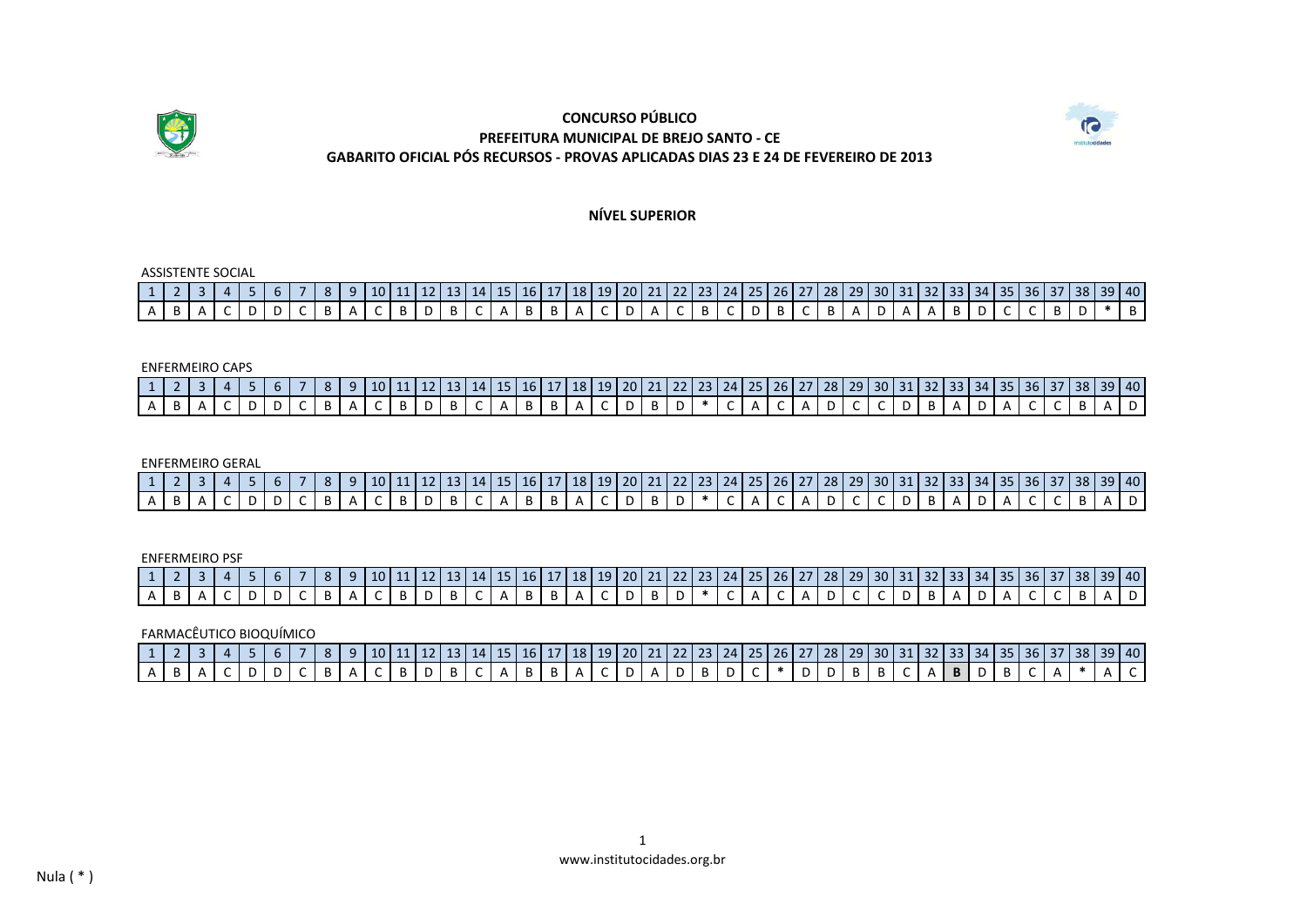



FISIOTERAPEUTA

| $A B A C D D C B A C B D B C A B D B C A B A C D A C D A B C D B D D C D B C A B C A B A C C D B$ |  |  |  |  |  |  |  |  |  |  |  |  |  |  |  |  |  |  |  |  |
|---------------------------------------------------------------------------------------------------|--|--|--|--|--|--|--|--|--|--|--|--|--|--|--|--|--|--|--|--|

### FONOAUDIÓLOGO

| 1 2 3 4 5 6 7 8 9 10 11 12 13 14 15 16 17 18 19 20 21 22 23 24 25 26 27 28 29 30 31 32 33 34 35 36 37 38 39 40                                                |  |  |  |  |  |  |  |  |  |  |  |  |  |  |  |  |  |  |  |
|---------------------------------------------------------------------------------------------------------------------------------------------------------------|--|--|--|--|--|--|--|--|--|--|--|--|--|--|--|--|--|--|--|
| А   В   А   С   D   D   С   В   А   С   В   D   В   С   А   В   А   С   D   В   С   А   В   О   В   А   С   А   В   С   А   В   С   А   С   А   С   Д   С   А |  |  |  |  |  |  |  |  |  |  |  |  |  |  |  |  |  |  |  |

### MÉDICO - PSF

|  |  |  |  |  |  |  |  |  |  |  |  |  |  |  |  |  |  |  | 1 2 3 4 5 6 7 8 9 10 11 12 13 14 15 16 17 18 19 20 21 22 23 24 25 26 27 28 29 30 31 32 33 34 35 36 37 38 39 40                                                                                                                                                                                                                                                                                                                                                                                                                     |  |
|--|--|--|--|--|--|--|--|--|--|--|--|--|--|--|--|--|--|--|------------------------------------------------------------------------------------------------------------------------------------------------------------------------------------------------------------------------------------------------------------------------------------------------------------------------------------------------------------------------------------------------------------------------------------------------------------------------------------------------------------------------------------|--|
|  |  |  |  |  |  |  |  |  |  |  |  |  |  |  |  |  |  |  | $A \mid B \mid A \mid C \mid D \mid D \mid C \mid B \mid A \mid C \mid B \mid D \mid B \mid C \mid A \mid B \mid B \mid A \mid C \mid D \mid C \mid A \mid B \mid D \mid D \mid C \mid B \mid B \mid A \mid C \mid B \mid A \mid D \mid C \mid B \mid A \mid D \mid C \mid B \mid A \mid D \mid C \mid B \mid A \mid D \mid C \mid B \mid A \mid D \mid C \mid B \mid A \mid D \mid C \mid B \mid A \mid D \mid C \mid B \mid A \mid D \mid C \mid B \mid A \mid D \mid C \mid B \mid A \mid D \mid C \mid B \mid A \mid D \mid C$ |  |

### MÉDICO CLINICO GERAL - CAPS

| \text{1}{2}\$\dot{31}\$3}\$4\dot{31}\$4\dot{31}\$4\dot{31}\$4\dot{31}\$4\dot{31}\$4\dot{31}\$4\dot{31}\$4\dot{31}\$4\dot{31}\$4\dot{31}\$4\dot{31}\$4\dot{31}\$4\dot{31}\$4\dot{31}\$4\dot{31}\$4\dot{31}\$4\dot{31}\$4\dot{31}\$4\dot{31}\$4\dot{31} |  |  |  |  |  |  |  |  |  |  |  |  |  |  |  |  |  |  |  |
|-------------------------------------------------------------------------------------------------------------------------------------------------------------------------------------------------------------------------------------------------------|--|--|--|--|--|--|--|--|--|--|--|--|--|--|--|--|--|--|--|
| A B A C D D C B A C B A C B D B C A B B A C D C A B D D C B B A C B A D B C D C B C D C B A D                                                                                                                                                         |  |  |  |  |  |  |  |  |  |  |  |  |  |  |  |  |  |  |  |

### MÉDICO PSIQUIATRA - CAPS

|  |  |  |  |  |  |  |  |  |  |  |  |  |  |  |  |  |  | 1  2   3   4   5   6   7   8   9   10   11   12   13   14   15   16   17   18   19   20   21   22   23   24   25   26   27   28   29   30   31   32   33   34   35   36   37   38   39   40 |  |  |
|--|--|--|--|--|--|--|--|--|--|--|--|--|--|--|--|--|--|---------------------------------------------------------------------------------------------------------------------------------------------------------------------------------------------|--|--|
|  |  |  |  |  |  |  |  |  |  |  |  |  |  |  |  |  |  | A B A C D D C B A C B D B C A B B A C D D A B C B D A C C A D B C C B A D D A C                                                                                                             |  |  |

#### MÉDICO VETERINÁRIO

|  |  |  |  |  |  |  |  |  |  |  |  |  |  |  |  |  |  |  | 1 2 3 4 5 6 7 8 9 10 11 12 13 14 15 16 17 18 19 20 21 22 23 24 25 26 27 28 29 30 31 32 33 34 35 36 37 38 39 40 |
|--|--|--|--|--|--|--|--|--|--|--|--|--|--|--|--|--|--|--|----------------------------------------------------------------------------------------------------------------|
|  |  |  |  |  |  |  |  |  |  |  |  |  |  |  |  |  |  |  | . A B A A C D D D C B A A C B D B C A B B A C D B C D B C D C B A D C C B A C B A C B D A C B D A B D D        |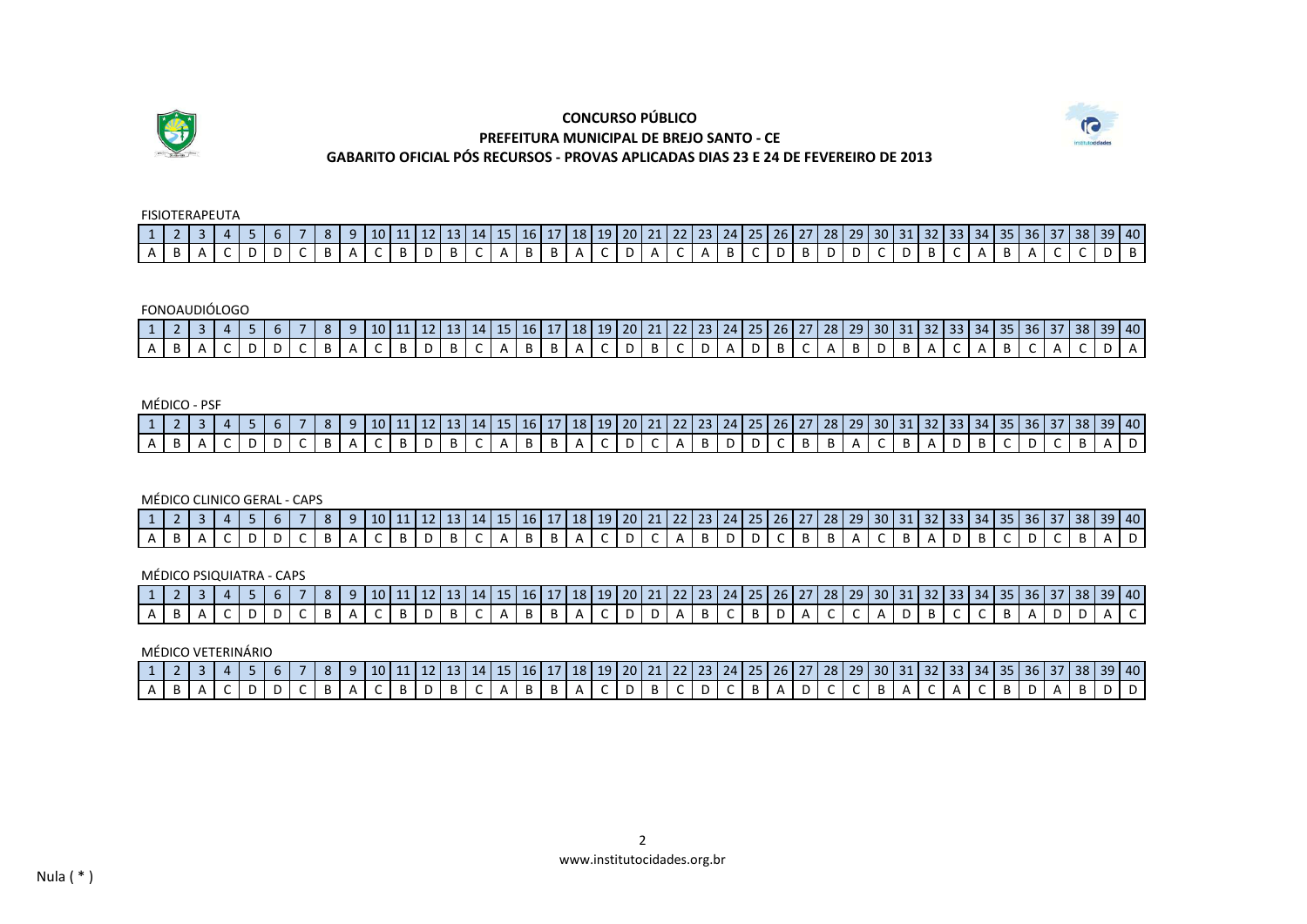



NUTRICIONISTA

|                                                                                               |  |  |  |  |  |  |  |  |  |  |  |  |  |  | 1   2   3   4   5   6   7   8   9   10   11   12   13   14   15   16   17   18   19   20   21   22   23   24   25   26   27   28   29   30   31   32   33   34   35   36   37   38   39   40 |  |  |  |  |  |
|-----------------------------------------------------------------------------------------------|--|--|--|--|--|--|--|--|--|--|--|--|--|--|----------------------------------------------------------------------------------------------------------------------------------------------------------------------------------------------|--|--|--|--|--|
| $A B A C D D C B A C B D B C A B D B C A B B A C D C D D A B D D A C B C D D C A A A B A B A$ |  |  |  |  |  |  |  |  |  |  |  |  |  |  |                                                                                                                                                                                              |  |  |  |  |  |

ODONTÓLOGO – CIRURGIA BUCO-DENTAL

| 1 2 3 4 5 6 7 8 9 10 11 2 3 4 5 6 7 8 9 10 11 2 3 4 5 6 7 8 9 20 3 4 5 6 7 8 9 20 21 22 23 24 25 26 27 28 29 30 31 32 33 34 35 36 37 38 39 40                 |  |  |  |  |  |  |  |  |  |  |  |  |  |  |  |  |  |  |  |
|---------------------------------------------------------------------------------------------------------------------------------------------------------------|--|--|--|--|--|--|--|--|--|--|--|--|--|--|--|--|--|--|--|
| А   В   А   С   D   D   С   В   А   С   В   В   С   А   В   А   С   D   А   А   В   А   С   В   А   С   D   Р   Р   С   С   В   С   В   С   Д   С   В   С   В |  |  |  |  |  |  |  |  |  |  |  |  |  |  |  |  |  |  |  |

ODONTÓLOGO – CIRURGIA BUCO-MAXILO-FACIAL

| 1 2 3 4 5 6 7 8 9 10 11 12 13 14 15 16 17 18 19 20 21 22 23 24 25 26 27 28 29 30 31 32 33 34 35 36 37 38 39 40                                                |  |  |  |  |  |  |  |  |  |  |  |  |  |  |  |  |  |  |  |
|---------------------------------------------------------------------------------------------------------------------------------------------------------------|--|--|--|--|--|--|--|--|--|--|--|--|--|--|--|--|--|--|--|
| А   В   А   С   D   D   С   В   А   С   В   D   В   С   А   В   В   А   С   D   С   D   D   С   А   В   В   Р   О   Д   С   В   Р   Р   А   С   В   Р   Р   А |  |  |  |  |  |  |  |  |  |  |  |  |  |  |  |  |  |  |  |

ODONTÓLOGO - DENTÍSTICA

| A   B   A   C   D   D   C   B   A   C   B   D   B   C   A   B   B   A   C   D   C   A   D   D   D   D   A   C   B   B   A   C   B   A   C   B   A   C   B   A   C   B   A   C   C   *   A   D   B   A   C |  |  |  |  |  |  |  |  |  |  |  |  |  |  |  |  |  |  |  |
|-----------------------------------------------------------------------------------------------------------------------------------------------------------------------------------------------------------|--|--|--|--|--|--|--|--|--|--|--|--|--|--|--|--|--|--|--|

ODONTÓLOGO - ENDODONTIA

| 1 2 3 4 5 6 7 8 9 10 11 12 13 14 15 16 17 18 19 20 21 22 23 24 25 26 27 28 29 30 31 32 33 34 35 36 37 38 39 40                             |  |  |  |  |  |  |  |  |  |  |  |  |  |  |  |  |  |  |  |
|--------------------------------------------------------------------------------------------------------------------------------------------|--|--|--|--|--|--|--|--|--|--|--|--|--|--|--|--|--|--|--|
| 'A   B   A   C   D   D   C   B   A   C   B   D   B   C   A   B   A   C   D   D   B   C   *   B   A   C   D   A   D   B   C   A   B   *   B |  |  |  |  |  |  |  |  |  |  |  |  |  |  |  |  |  |  |  |

ODONTÓLOGO – ODONTO PEDIATRIA E PACIENTES ESPECIAIS

| 1 2 3 4 5 6 7 8 9 10 11 12 13 14 15 16 17 18 19 20 21 22 23 24 25 26 27 28 29 30 31 32 33 34 35 36 37 38 39 40                                                |  |  |  |  |  |  |  |  |  |  |  |  |  |  |  |  |  |  |  |
|---------------------------------------------------------------------------------------------------------------------------------------------------------------|--|--|--|--|--|--|--|--|--|--|--|--|--|--|--|--|--|--|--|
| А   В   А   С   D   D   С   В   А   С   В   В   С   А   В   В   А   С   В   D   В   С   А   С   В   Р   О   А   Д   Д   Д   В   А   Д   С   В   Д   С   В   Д |  |  |  |  |  |  |  |  |  |  |  |  |  |  |  |  |  |  |  |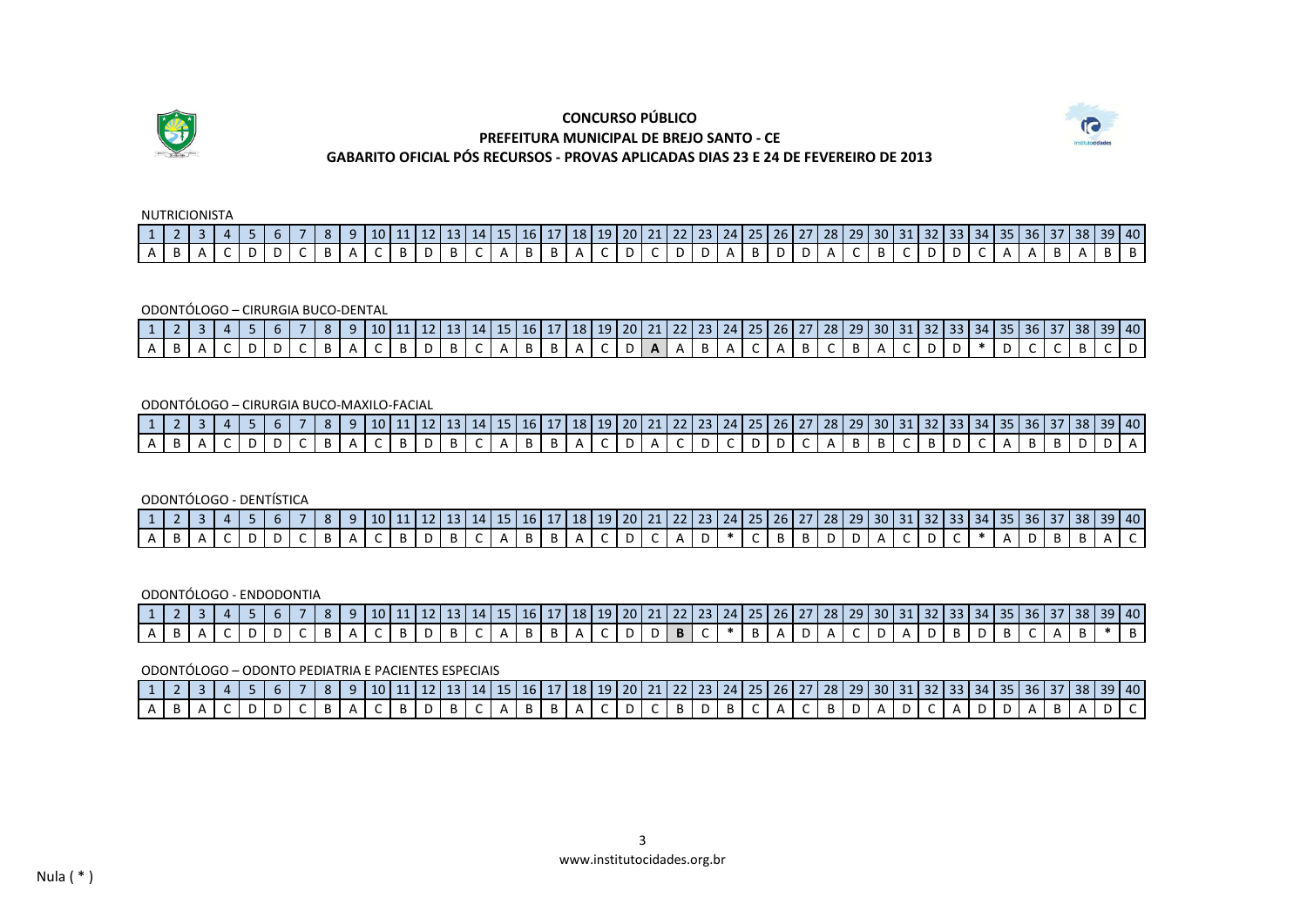



ODONTÓLOGO - ORTODONTIA

|  |  |  |  |  |  |  |  |  |  |  |  |  |  |  |  |  |  |  | 1 2 3 4 5 6 7 8 9 10 11 12 13 14 15 6 7 8 9 10 11 12 13 4 5 6 7 8 9 40                          |  |
|--|--|--|--|--|--|--|--|--|--|--|--|--|--|--|--|--|--|--|-------------------------------------------------------------------------------------------------|--|
|  |  |  |  |  |  |  |  |  |  |  |  |  |  |  |  |  |  |  | $A B A C D D C B A C B D B C A B D B C A B A C D A * * D C A C D B D A C B A C B A B A D C D C$ |  |

ODONTÓLOGO - PERIODONTIA

| 1   2   3   4   5   6   7   8   9  10  11  12  13  14  15  16  17  18  19  20  21  22  23  24  25  26  27  28  29  30  31  32  33  34  35  36  37  38  39  40 |  |  |  |  |  |  |  |  |  |  |  |  |  |  |  |  |  |  |  |
|---------------------------------------------------------------------------------------------------------------------------------------------------------------|--|--|--|--|--|--|--|--|--|--|--|--|--|--|--|--|--|--|--|
|                                                                                                                                                               |  |  |  |  |  |  |  |  |  |  |  |  |  |  |  |  |  |  |  |

#### ODONTÓLOGO PSF

|  |  |  |  |  |  |  |  |  |  |  |  |  |  |  |  |  |  |  | 1   2   3   4   5   6   7   8   9  10  11  12  13   14   15   16   17   18   19   20   21   22   23   24   25   26   27   28   29   30   31   32   33   34   35   36   37   38   39   40 |  |
|--|--|--|--|--|--|--|--|--|--|--|--|--|--|--|--|--|--|--|------------------------------------------------------------------------------------------------------------------------------------------------------------------------------------------|--|
|  |  |  |  |  |  |  |  |  |  |  |  |  |  |  |  |  |  |  | $A B A C D D C B A C B A C B D B C A B B A C D A A B A C A B C B A C D D C C C B C D$                                                                                                    |  |

PROFESSOR I

| \tip 1 2   3   4   5   6   7   8   9   10   11   12   13   14   15   16   17   18   19   20   21   22   23   24   25   26   27   28   29   30   31   32   33   34   35   36   37   38   39   40 |  |  |  |  |  |  |  |  |  |  |  |  |  |  |  |  |  |  |  |
|-------------------------------------------------------------------------------------------------------------------------------------------------------------------------------------------------|--|--|--|--|--|--|--|--|--|--|--|--|--|--|--|--|--|--|--|
| A B A C D D C B A C B A C B D B C A B B A C D C A B C A B C A D B B A C C + A C B A D D C +                                                                                                     |  |  |  |  |  |  |  |  |  |  |  |  |  |  |  |  |  |  |  |

PROFESSOR II - EDUCAÇÃO FÍSICA

| 1   2   3   4   5   6   7   8   9   10   11   12   13   14   15   16   17   18   19   20   21   22   23   24   25   26   27   28   29   30   31   32   33   34   35   36   37   38   39   40 |  |  |  |  |  |  |  |  |  |  |  |  |  |  |  |  |  |  |  |
|----------------------------------------------------------------------------------------------------------------------------------------------------------------------------------------------|--|--|--|--|--|--|--|--|--|--|--|--|--|--|--|--|--|--|--|
|                                                                                                                                                                                              |  |  |  |  |  |  |  |  |  |  |  |  |  |  |  |  |  |  |  |

PROFESSOR II - INGLÊS

|                                                                                                                                                               | 1 2 3 4 5 6 7 8 9 10 11 2 3 4 5 6 7 8 9 10 11 2 3 4 5 6 7 8 9 10 11 2 4 5 6 7 8 9 10 11 2 5 6 7 8 9 10 11 2 5 6 7 8 9 10 11 12 13 14 5 6 7 8 7 8 9 40 |  |  |  |  |  |  |  |  |  |  |  |  |  |  |  |  |  |  |  |
|---------------------------------------------------------------------------------------------------------------------------------------------------------------|-------------------------------------------------------------------------------------------------------------------------------------------------------|--|--|--|--|--|--|--|--|--|--|--|--|--|--|--|--|--|--|--|
| А   В   А   С   D   D   С   В   А   С   В   D   В   Е   А   А   С   D   D   В   С   С   В   Р   А   А   А   С   В   А   В   А   В   С   В   С   В   С   В   С |                                                                                                                                                       |  |  |  |  |  |  |  |  |  |  |  |  |  |  |  |  |  |  |  |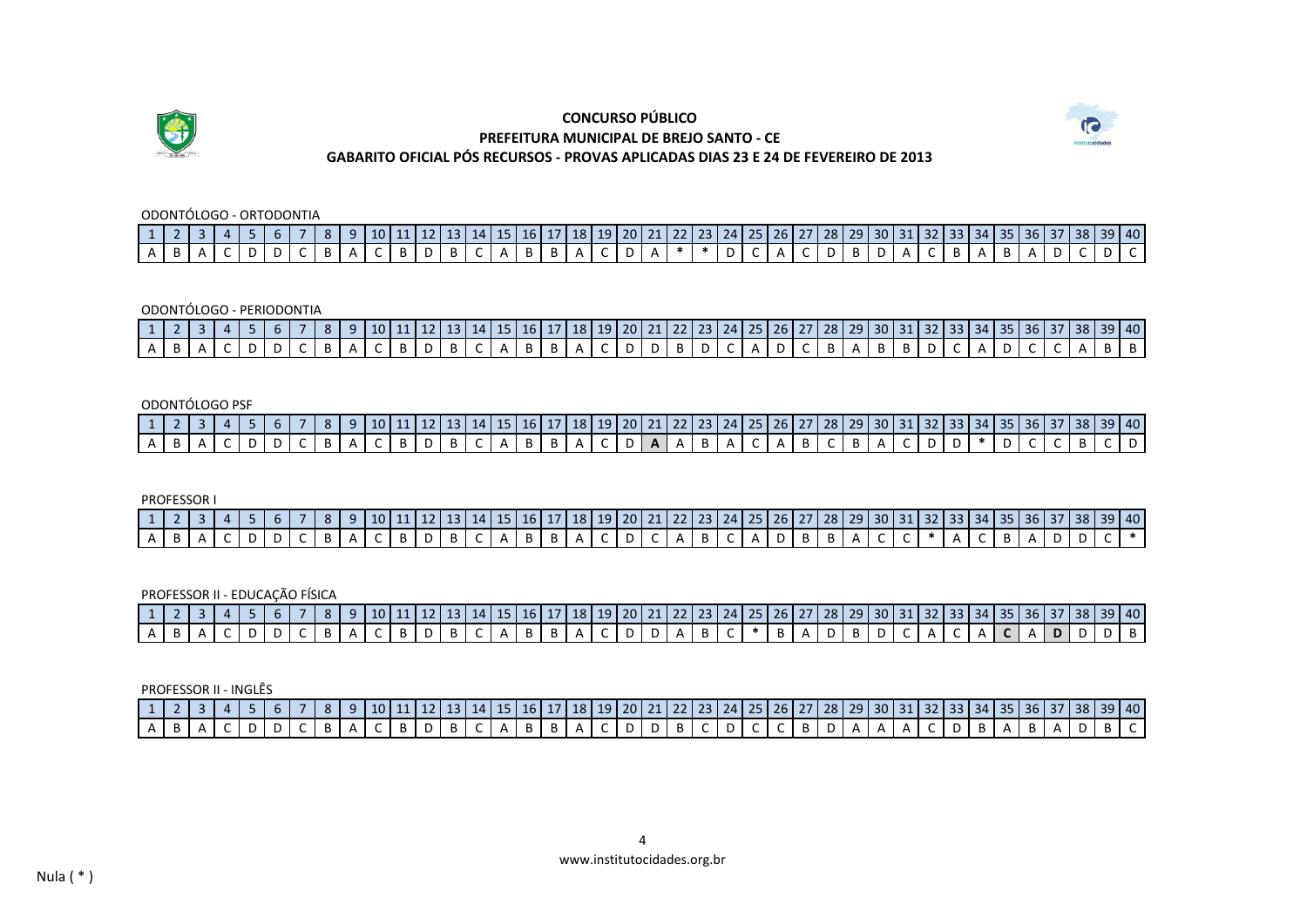



### PROFESSOR II - LÍNGUA PORTUGUESA

|  |  |  |  |  |  |  |  |  |  |  |  |  |  |  |  |  |  |  | 1 2 3 4 5 6 7 8 9 10 11 12 13 14 15 6 17 8 9 10 11 12 13 4 5 6 7 8 9 40         |
|--|--|--|--|--|--|--|--|--|--|--|--|--|--|--|--|--|--|--|---------------------------------------------------------------------------------|
|  |  |  |  |  |  |  |  |  |  |  |  |  |  |  |  |  |  |  | А D В В А С С D А С В А D А В С D С D С D А В D D С А В В С В С А D С А В В С D |

PROFESSOR II - MATEMÁTICA

|  |  |  |  |  |  |  |  |  |  |  |  |  |  |  |  |  |  |  | 1 2 3 4 5 6 7 8 9 10 11 12 13 14 15 16 17 18 19 20 21 22 23 24 25 26 27 28 29 30 31 32 33 34 35 36 37 38 39 40                                                                                                                                                                                                                                                                                                                                                                                                                     |  |
|--|--|--|--|--|--|--|--|--|--|--|--|--|--|--|--|--|--|--|------------------------------------------------------------------------------------------------------------------------------------------------------------------------------------------------------------------------------------------------------------------------------------------------------------------------------------------------------------------------------------------------------------------------------------------------------------------------------------------------------------------------------------|--|
|  |  |  |  |  |  |  |  |  |  |  |  |  |  |  |  |  |  |  | $A \mid B \mid A \mid C \mid D \mid D \mid C \mid B \mid A \mid C \mid B \mid D \mid B \mid C \mid A \mid B \mid B \mid A \mid C \mid D \mid B \mid A \mid B \mid D \mid D \mid B \mid C \mid C \mid B \mid A \mid C \mid D \mid A \mid C \mid C \mid D \mid A \mid B \mid C \mid B \mid B \mid C \mid B \mid B \mid C \mid B \mid B \mid C \mid B \mid B \mid C \mid C \mid B \mid B \mid C \mid C \mid B \mid B \mid C \mid C \mid B \mid C \mid C \mid B \mid C \mid C \mid C \mid D \mid A \mid C \mid C \mid D \mid A \mid B$ |  |

### PSICÓLOGO EDUCAÇÃO

| 1   2   3   4   5   6   7   8   9   10   11   12   13   14   15   16   17   18   19   20   21   22   23   24   25   26   27   28   29   30   31   32   33   34   35   36   37   38   39   40 |  |  |  |  |  |  |  |  |  |  |  |  |  |  |  |  |  |  |  |
|----------------------------------------------------------------------------------------------------------------------------------------------------------------------------------------------|--|--|--|--|--|--|--|--|--|--|--|--|--|--|--|--|--|--|--|
| А   В   А   С   D   D   С   В   А   С   В   В   С   А   В   В   А   В   С   В   А   Д   Д   Д   Д   С   Д   С   В   А   В   *   А   В                                                        |  |  |  |  |  |  |  |  |  |  |  |  |  |  |  |  |  |  |  |

TERAPEUTA OCUPACIONAL

| 1   2   3   4   5   6   7   8   9  10  11  12  13  14  15  16  17  18  19  20  21  22  23  24  25  26   27  28   29   30   31   32   33   34   35   36   37   38   39   40 |  |  |  |  |  |  |  |  |  |  |  |  |  |  |  |  |  |  |  |
|----------------------------------------------------------------------------------------------------------------------------------------------------------------------------|--|--|--|--|--|--|--|--|--|--|--|--|--|--|--|--|--|--|--|
|                                                                                                                                                                            |  |  |  |  |  |  |  |  |  |  |  |  |  |  |  |  |  |  |  |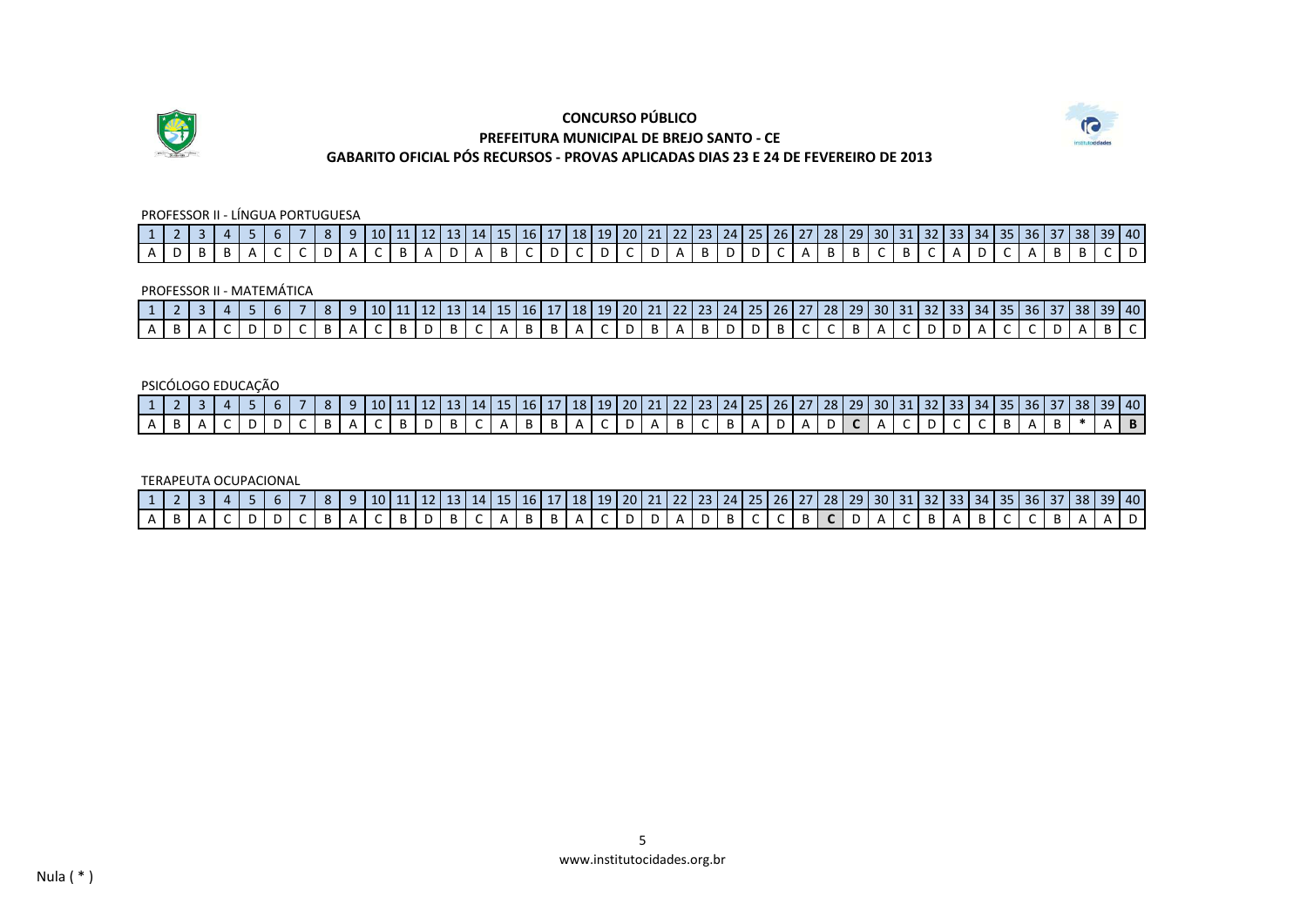



**NÍVEL MÉDIO**

#### AGENTE ADMINISTRATIVO

|  | 1   2   3   4   5   6   7   8   9   10   11   12   13   14   15   16   17   18   19   20   21   22   23   24   25   26   27   28   29   30 |  |  |  |  |  |  |  |  |  |  |  |  |  |  |
|--|--------------------------------------------------------------------------------------------------------------------------------------------|--|--|--|--|--|--|--|--|--|--|--|--|--|--|
|  |                                                                                                                                            |  |  |  |  |  |  |  |  |  |  |  |  |  |  |

### AGENTE DE TRÂNSITO

|  |  |  |  | 4   5   6   7   8   9   10   11   12   13   14   15   16   17   18   19   20   21   22   23   24   25   26   27   28   29   30 |  |  |  |  |  |  |  |  |  |  |
|--|--|--|--|--------------------------------------------------------------------------------------------------------------------------------|--|--|--|--|--|--|--|--|--|--|
|  |  |  |  | ADCDDABCBCBCDDBAAACBDCADBAAADC                                                                                                 |  |  |  |  |  |  |  |  |  |  |

#### AGENTE SOCIAL

| 1 2 3 4 5 6 7 8 9 10 11 12 13 14 15 16 17 18 19 20 21 22 23 24 25 26 27 28 29 30 |  |  |  |  |  |  |  |  |  |  |  |  |  |  |
|----------------------------------------------------------------------------------|--|--|--|--|--|--|--|--|--|--|--|--|--|--|
|                                                                                  |  |  |  |  |  |  |  |  |  |  |  |  |  |  |

ASSISTENTE DE BIBLIOTECA

|  |  |  |  |  |  |  |  |  |  |  |  |  |  | <sup>1</sup> 1   2   3   4   5   6   7   8   9   10   11   12   13   14   15   16   17   18   19   20   21   22   23   24   25   26   27   28   29   30 |
|--|--|--|--|--|--|--|--|--|--|--|--|--|--|---------------------------------------------------------------------------------------------------------------------------------------------------------|
|  |  |  |  |  |  |  |  |  |  |  |  |  |  | $ B A C B A D C D D A B C A D C B B C A D B B C D B D C A A D $                                                                                         |

ASSISTENTE DE INFORMÁTICA (DIGITADOR)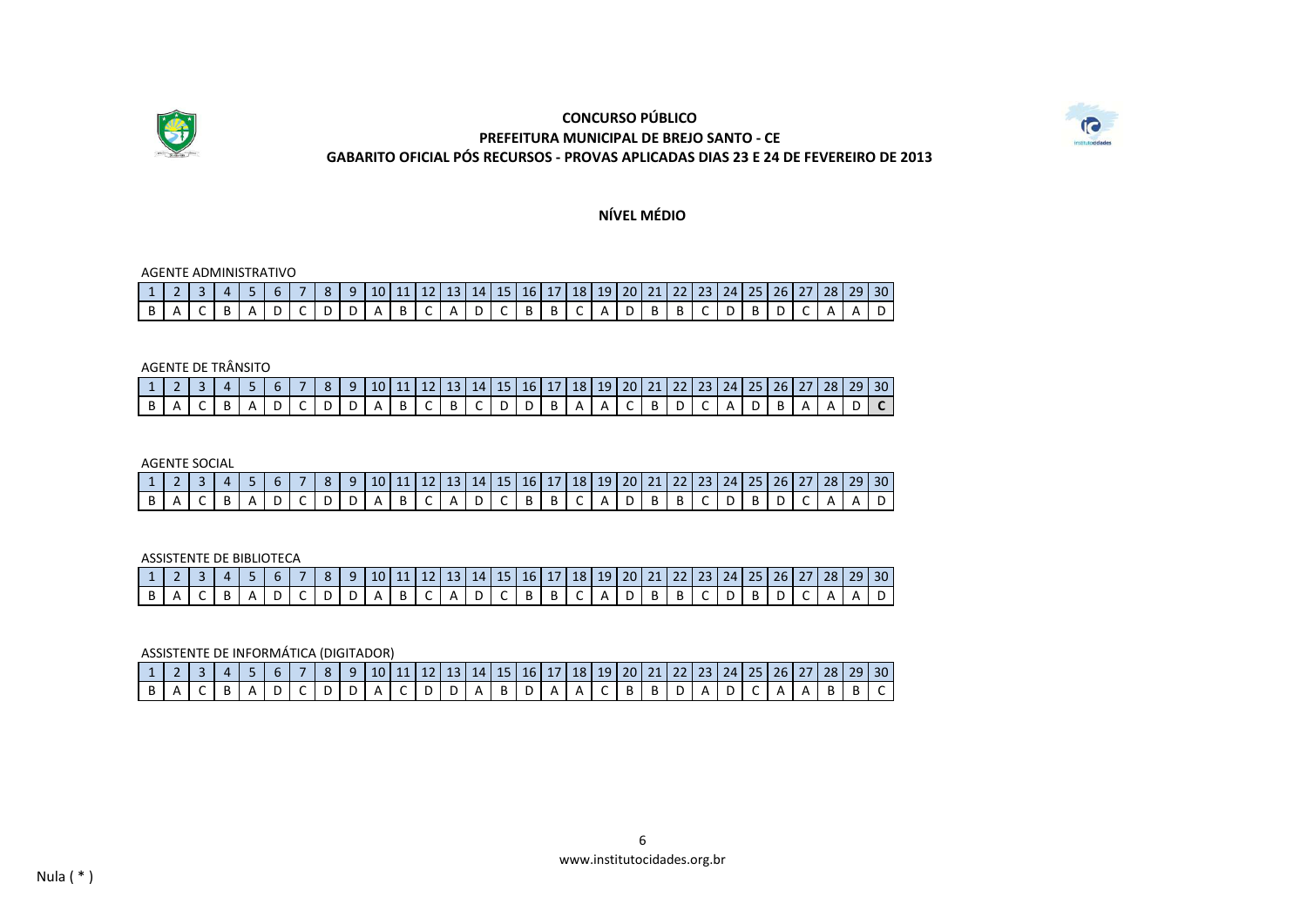



### AUXILIAR DE CONSULTÓRIO DENTÁRIO

| 1 2 3 4 5 6 7 8 9 10 11 12 13 14 15 16 17 18 19 20 21 22 23 24 25 26 27 28 29 30 |  |  |  |  |  |  |  |  |  |  |  |  |  |  |
|----------------------------------------------------------------------------------|--|--|--|--|--|--|--|--|--|--|--|--|--|--|
| B A C B A D C D D A D C D A A D B A A C B C C B A D D C B A                      |  |  |  |  |  |  |  |  |  |  |  |  |  |  |

#### AUXILIAR DE SECRETARIA

| 1   2   3   4   5   6   7   8   9   10   11   12   13   14   15   16   17   18   19   20   21   22   23   24   25   26   27   28   29   30 |  |  |  |  |  |  |  |  |  |  |  |  |  |  |
|--------------------------------------------------------------------------------------------------------------------------------------------|--|--|--|--|--|--|--|--|--|--|--|--|--|--|
| B A C B A D C D D A B C A D C B B C A D B B C D B D C A A D                                                                                |  |  |  |  |  |  |  |  |  |  |  |  |  |  |

#### EDUCADOR SOCIAL

| 1 2 3 4 5 6 7 8 9 10 11 12 13 14 15 16 17 18 19 20 21 22 23 24 25 26 27 28 29 30 |  |  |  |  |  |  |  |  |  |  |  |  |  |  |
|----------------------------------------------------------------------------------|--|--|--|--|--|--|--|--|--|--|--|--|--|--|
| $ B A C B A D C D D A B C A D C B B C A D B B C D B D C A A D$                   |  |  |  |  |  |  |  |  |  |  |  |  |  |  |

### FISCAL DE SERVIÇOS PÚBLICOS

| <sup>1</sup> 1   2   3   4   5   6   7   8   9   10   11   12   13   14   15   16   17   18   19   20   21   22   23   24   25   26   27   28   29   30 |  |  |  |  |  |  |  |  |  |  |  |  |  |  |
|---------------------------------------------------------------------------------------------------------------------------------------------------------|--|--|--|--|--|--|--|--|--|--|--|--|--|--|
|                                                                                                                                                         |  |  |  |  |  |  |  |  |  |  |  |  |  |  |

#### INSPETOR SANITÁRIO

|  |  |  |  |  |  |  |  |  |  |  |  |  |  | $1 \ 2 \ 3 \ 4 \ 5 \ 6 \ 7 \ 8 \ 9 \ 10 \ 11 \ 12 \ 13 \ 14 \ 15 \ 16 \ 17 \ 18 \ 19 \ 20 \ 21 \ 22 \ 23 \ 24 \ 25 \ 26 \ 27 \ 28 \ 29 \ 30$ |
|--|--|--|--|--|--|--|--|--|--|--|--|--|--|----------------------------------------------------------------------------------------------------------------------------------------------|
|  |  |  |  |  |  |  |  |  |  |  |  |  |  | B A C B A D C D D A B A C C B C D A C B B A D B D A D C A D                                                                                  |

#### SECRETÁRIO ESCOLAR

| 1   2   3   4   5   6   7   8   9   10   11   12   13   14   15   16   17   18   19   20   21   22   23   24   25   26   27   28   29   30 |  |  |  |  |  |  |  |  |  |  |  |  |  |  |
|--------------------------------------------------------------------------------------------------------------------------------------------|--|--|--|--|--|--|--|--|--|--|--|--|--|--|
| B   A   C   B   A   D   C   D   D   A   A   C   D   B   B   C   C   A   B   D   A   C   D   B   D   C   B   A                              |  |  |  |  |  |  |  |  |  |  |  |  |  |  |

### TÉCNICO DE ENFERMAGEM

| 1 2 3 4 5 6 7 8 9 10 11 12 13 14 15 16 17 18 19 20 21 22 23 24 25 26 27 28 29 30                                      |  |  |  |  |  |  |  |  |  |  |  |  |  |  |
|-----------------------------------------------------------------------------------------------------------------------|--|--|--|--|--|--|--|--|--|--|--|--|--|--|
| B   A   C   B   A   D   C   D   D   A   D   C   B   C   B   A   C   B   D   A   A   D   C   D   D   C   B   B   A   C |  |  |  |  |  |  |  |  |  |  |  |  |  |  |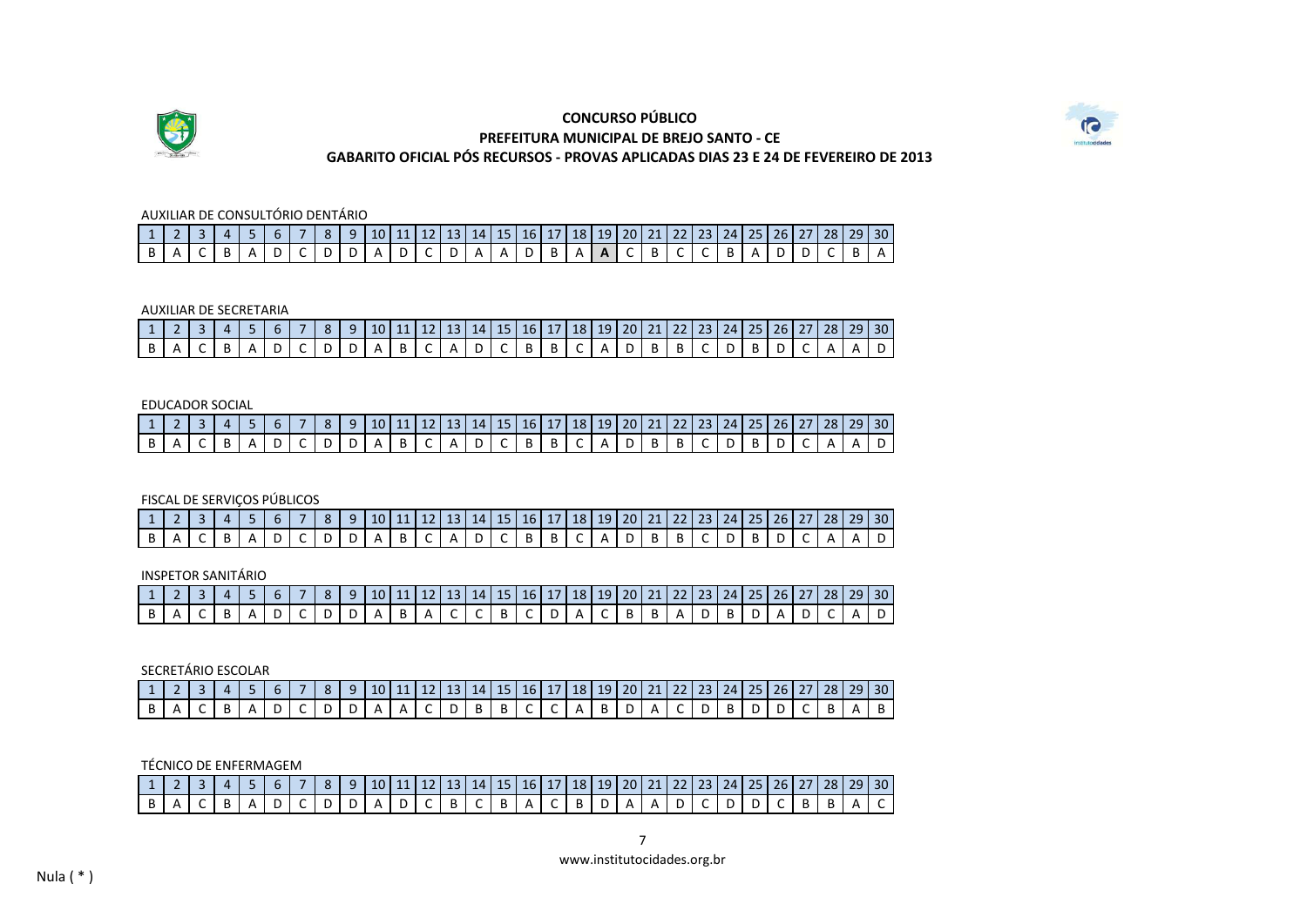



**NÍVEL FUNDAMENTAL COMPLETO**

### 1 2 3 4 5 6 7 8 9 10 11 12 13 14 15 16 17 18 19 20 21 22 23 24 25 26 27 28 29 30<br>D A A C D D C C B B B D A A C C C D B B C A D B B C A D A B D | A | A | C | D | D | C | C | B | B | B | D | A | A | C | C | C | D | B | B | C | A | D | B | B | C | A | D | A | B ATENDENTE MÉDICO

#### AUXILIAR ADMINISTRATIVO

|  |  |  |  |  |  |  |  |  |  | 1   2   3   4   5   6   7   8   9   10   11   12   13   14   15   16   17   18   19   20   21   22   23   24   25   26   27   28   29   30 |  |  |  |  |  |
|--|--|--|--|--|--|--|--|--|--|--------------------------------------------------------------------------------------------------------------------------------------------|--|--|--|--|--|
|  |  |  |  |  |  |  |  |  |  |                                                                                                                                            |  |  |  |  |  |
|  |  |  |  |  |  |  |  |  |  | $[D] A [A] C [D] D [C] C [B] B [B] D [A] A [C] C [C] D [B] B [C] A [D] B [B] C [A] D [A] B]$                                               |  |  |  |  |  |

AUXILIAR DE FARMÁCIA

| 1 2 3 4 5 6 7 8 9 10 11 2 3 4 5 6 7 8 9 30 |  |  |  |  |  |  |  |  |  |  |  |  |  |  |
|--------------------------------------------|--|--|--|--|--|--|--|--|--|--|--|--|--|--|
|                                            |  |  |  |  |  |  |  |  |  |  |  |  |  |  |

AUXILIAR DE LABORATÓRIO

| 1   2   3   4   5   6   7   8   9   10   11   12   13   14   15   16   17   18   19   20   21   22   23   24   25   26   27   28   29   30 |  |  |  |  |  |  |  |  |  |  |  |  |  |  |
|--------------------------------------------------------------------------------------------------------------------------------------------|--|--|--|--|--|--|--|--|--|--|--|--|--|--|
| $ D A A C D D C C B B B D C A D B A C A A D A B C C A B C D B $                                                                            |  |  |  |  |  |  |  |  |  |  |  |  |  |  |

|  | ELETRICISTA |  |  |  |  |  |  |  |  |  |  |  |  |                                                                                                              |  |
|--|-------------|--|--|--|--|--|--|--|--|--|--|--|--|--------------------------------------------------------------------------------------------------------------|--|
|  |             |  |  |  |  |  |  |  |  |  |  |  |  | │ 4 │ 5 │ 6 │ 7 │ 8 │ 9 │10 │11 │12 │13 │14 │15 │16 │ 17 │18 │19 │20 │21 │22 │23 │24 │25 │26 │27 │28 │29 │30 |  |
|  |             |  |  |  |  |  |  |  |  |  |  |  |  | A   C   D   D   C   C   B   B   A   B   D   D   A   B   B   D   C   A   B   B   C   A   D   C   A   D   C    |  |

GUARDA MUNICIPAL

| 1 1 2 3 4 5 6 7 8 9 10 11 2 3 4 5 6 7 8 9 30                                                                          |  |  |  |  |  |  |  |  |  |  |  |  |  |  |
|-----------------------------------------------------------------------------------------------------------------------|--|--|--|--|--|--|--|--|--|--|--|--|--|--|
| D   A   A   C   D   D   C   C   B   B   B   D   A   A   C   C   C   D   B   B   C   A   D   B   B   C   A   D   A   B |  |  |  |  |  |  |  |  |  |  |  |  |  |  |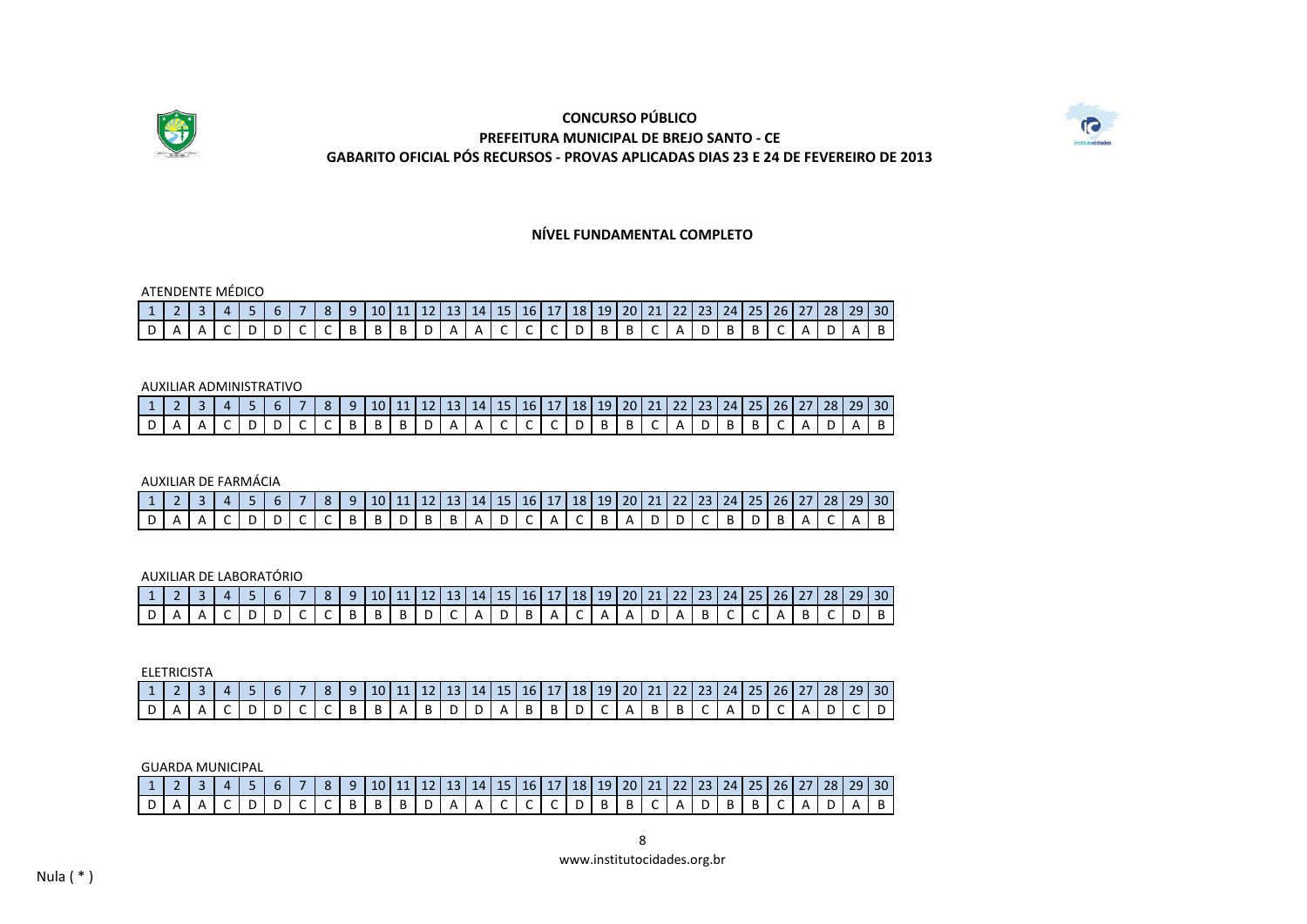



# 1 | 2 | 3 | 4 | 5 | 6 | 7 | 8 | 9 | 10| 11 | 12| 13| 14| 15| 16| 17| 18| 19| 20| 21| 22| 23| 24| 25| 26| 27| 28| 29| 30 D | A | A | C | D | D | C | C | B | B | B | D | A | A | C | C | C | D | B | B | C | A | D | B | B | C | A | D | A | B MONITOR DE ESPORTES

**NÍVEL FUNDAMENTAL INCOMPLETO**

AUXILIAR DE NUTRIÇÃO

| 1   2   3   4   5   6   7   8   9   10   11   12   13   14   15   16   17   18   19   20 |  |  |  |  |  |  |  |  |  |  |
|------------------------------------------------------------------------------------------|--|--|--|--|--|--|--|--|--|--|
| $[ C   D   A   C   B   B   B   D   A   C   C   B   D   C   A   D   D   C   A   B$        |  |  |  |  |  |  |  |  |  |  |

AUXILIAR DE SERVIÇOS GERAIS

|                                                                                   | $1 \mid 2 \mid 3 \mid 4 \mid 5 \mid 6 \mid 7 \mid 8 \mid 9 \mid 10 \mid 11 \mid 12 \mid 13 \mid 14 \mid 15 \mid 16 \mid 17 \mid 18 \mid 19 \mid 20$ |  |  |  |  |  |  |  |  |  |
|-----------------------------------------------------------------------------------|-----------------------------------------------------------------------------------------------------------------------------------------------------|--|--|--|--|--|--|--|--|--|
| $[ C   D   A   C   B   B   B   D   A   C   C   B   D   C   A   D   D   C   A   B$ |                                                                                                                                                     |  |  |  |  |  |  |  |  |  |

COVEIRO

| --------- |  |  |  |  |  |  |  |                                                                           |  |
|-----------|--|--|--|--|--|--|--|---------------------------------------------------------------------------|--|
|           |  |  |  |  |  |  |  | 4   5   6   7   8   9  10  11  12   13   14   15   16   17   18   19   20 |  |
|           |  |  |  |  |  |  |  | $ A C B B B D A C C B D C A D D C A B$                                    |  |

MOTORISTA

|  | 1 2 3 4 5 6 7 8 9 10 11 2 3 4 5 6 7 8 9 10 11 2 4 5 6 7 8 9 20 11 4 5 6 7 8 9 20 12 5 6 7 8 7 8 7 8 1 |  |  |  |  |  |  |  |  |  |  |  |  |  |  |
|--|-------------------------------------------------------------------------------------------------------|--|--|--|--|--|--|--|--|--|--|--|--|--|--|
|  | $[C] D [A] C [B] B [B] D [A] C] D [A] B [A] B [C] B [C] C [B] B [D] C [A] D [C] A [B] A]$             |  |  |  |  |  |  |  |  |  |  |  |  |  |  |